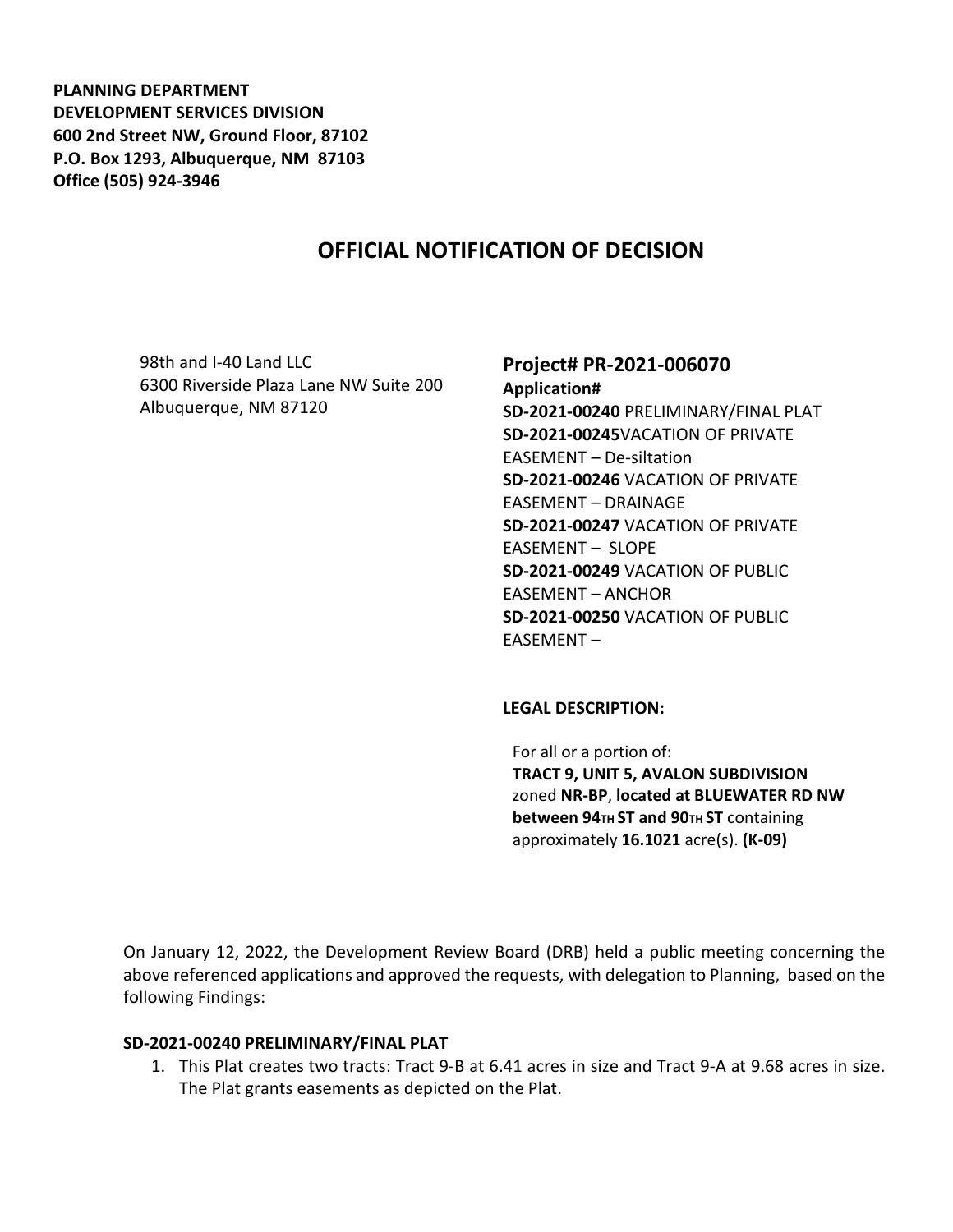Official Notice of Decision

Project # PR-2021-006070 Applications# SI-2021-00240, SD-2021-00245, SD-2021-00246, SD-2021-00247, SD-2021-00249, SD-2021-00250

Page 2 of 3

- 2. The property is zoned NR-BP Future development must be consistent with the underlying zone districts.
- 3. The applicant provided the required notice as outlined in the IDO Table 6-1-1.

### **Conditions:**

- 1. Final sign off is delegated to Planning for AGIS DFX file.
- 2. The applicant will obtain final sign off from Planning by March 9, 2022 or the case may be scheduled for the next DRB hearing and could be denied per the DRB Rules of Procedure.

## **SD-2021-00245 VACATION OF PRIVATE EASEMENT – De-siltation**

- 1. The applicant proposes to vacate a Private De-siltation easement recorded on February 8, 2016,
- 2. The applicant justified the vacation request for the easement pursuant to 14-16-6-6-(M)(3) of the IDO. The easement was granted as temporary measure until the site was built out. The associated site plans address the drainage for site.

# **SD-2021-00246 VACATION OF PRIVATE EASEMENT – DRAINAGE**

- 1. 1. The applicant proposes to vacate a Private drainage easement.
- 2. The applicant justified the vacation request for the easement pursuant to 14-16-6-6-(M)(3) of the IDO. The easement was granted as temporary measure until the site was built out. The associated site plans address the drainage for site.

### **SD-2021-00247 VACATION OF PRIVATE EASEMENT – SLOPE**

- 1. The applicant proposes to vacate a Private drainage easement recorded on February 8, 2016.
- 2. The applicant justified the vacation request for the easement pursuant to 14-16-6-6-(M)(3) of the IDO. The easement was granted as temporary measure until the site was built out. The associated site plans address the drainage for site.

# **SD-2021-00249 VACATION OF PUBLIC EASEMENT – ANCHOR**

1. The applicant justified the vacation request for the easement pursuant to 14-16-6-6-(M)(3) of the IDO. The easement currently contains an overhead utility pole. The pole will be relocated ans the easement will not be needed.

### **SD-2021-00247 VACATION OF PRIVATE EASEMENT – PUE**